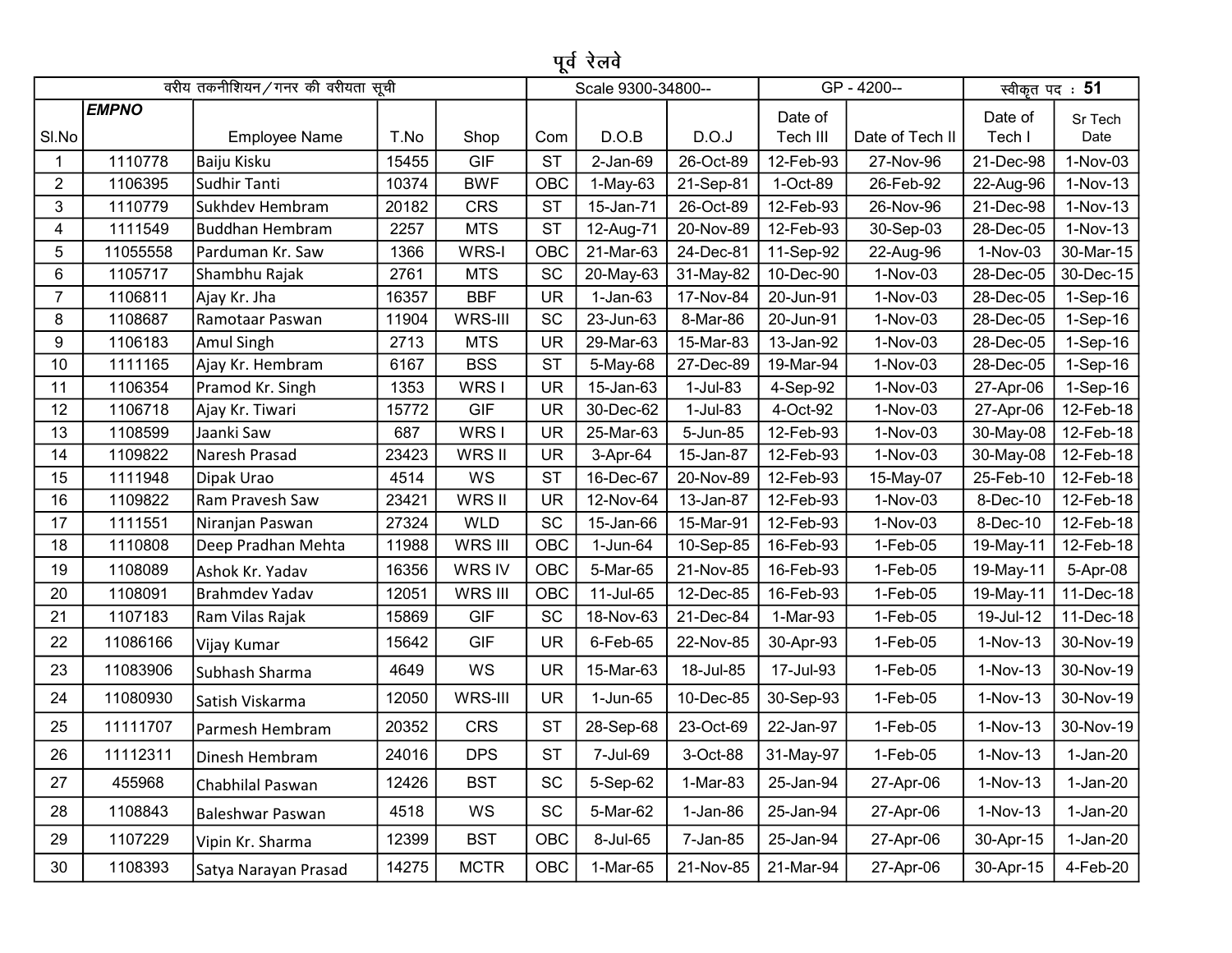| 31 | 1108396  | Pramod Kr. Singh        | 4632  | <b>WS</b>    | <b>OBC</b> | 2-Apr-65       | 28-Nov-85 | 21-Mar-94  | 27-Apr-06  | 30-Apr-15  | 4-Feb-20  |
|----|----------|-------------------------|-------|--------------|------------|----------------|-----------|------------|------------|------------|-----------|
| 32 | 1108399  | Niranjan Prasad         | 4657  | <b>WS</b>    | <b>OBC</b> | 1-Sep-65       | 13-Dec-85 | 21-Mar-94  | 10-May-07  | 30-Apr-15  | 4-Feb-20  |
| 33 | 1106145  | Sudhakar Pd. Singh      | 9496  | <b>WCSII</b> | <b>UR</b>  | 30-Apr-63      | 17-Dec-82 | 3-May-94   | 27-Jul-10  | 30-Apr-15  | 29-Dec-20 |
| 34 | 1106760  | Ganpati Paswan          | 23213 | WRS-II       | <b>SC</b>  | $1-Jan-63$     | 9-May-84  | 25-Jul-94  | 24-Mar-11  | 30-Apr-15  | 29-Dec-20 |
| 35 | 1106761  | <b>Bhuneshwer Yadav</b> | 27256 | <b>WLD</b>   | <b>UR</b>  | $1$ -Jun- $63$ | 9-May-84  | 25-Jul-94  | 24-Mar-11  | 30-Apr-15  | 29-Dec-20 |
| 36 | 1109532  | Satish Chandra Singh    | 20361 | <b>CRS</b>   | <b>UR</b>  | 1-Mar-64       | 15-Jul-86 | 1-Nov-96   | $1-Nov-13$ | 30-Nov-15  | 29-Dec-20 |
| 37 | 02267160 | Ashok Pd. Sah           | 12408 | <b>BST</b>   | <b>UR</b>  | $2$ -Jan- $65$ | 3-Nov-85  | 1-Nov-96   | $1-Nov-13$ | 30-Nov-15  | 29-Dec-20 |
| 38 | 1111535  | Shyamdev Paswan         | 19784 | <b>WLD</b>   | <b>SC</b>  | 2-Oct-67       | 27-Feb-91 | 27-Feb-97  | $1-Nov-13$ | 30-Nov-15  | 10-Feb-21 |
| 39 | 1108226  | Subalak Paswan          | 1313  | WRS-I        | <b>SC</b>  | $2-Sep-63$     | 27-Dec-85 | 21-May-97  | $1-Nov-13$ | 30-Nov-15  | 1-Mar-21  |
| 40 | 1111550  | Chote Lal Marandi       | 752   | WRS I        | <b>ST</b>  | 10-Jul-69      | 20-Nov-89 | 12-Feb-93  | $1-Nov-13$ | $1-Sep-16$ | 10.04.21  |
| 41 | 11077190 | Sumesh Prasad Sah       | 1348  | WRS I        | <b>OBC</b> | $1-Oct-62$     | 10-Sep-85 | 1-Aug-97   | $1-Nov-13$ | $1-Sep-16$ | 10.04.21  |
| 42 | 11082872 | Narsingh Prasad         | 2711  | <b>MTS</b>   | <b>UR</b>  | 31-Dec-64      | 24-Aug-85 | 1-Nov-97   | $1-Nov-13$ | $1-Sep-16$ | 01.10.21  |
| 43 | 1111301  | Subodh Paswan           | 23404 | WRS II       | <b>SC</b>  | $4$ -Jan-63    | 19-Jul-89 | 5-Aug-10   | $1-Nov-13$ | 1-Sep-16   | 23.12.21  |
| 44 | 11111770 | Magrid Tigga            | 15418 | <b>GIF</b>   | <b>ST</b>  | 12-Jan-68      | 31-Oct-89 | 5-Aug-10   | $1-Nov-13$ | $1-Sep-16$ | 01.01.22  |
| 45 | 11123023 | Muneshwer Murmu         | 15419 | <b>GIF</b>   | <b>ST</b>  | 28-Jun-75      | 26-Feb-96 | 5-Aug-10   | $1-Nov-13$ | $1-Sep-16$ | 01.01.22  |
| 46 | 11067949 | Rajendra Prasad         | 20375 | <b>CRS</b>   | <b>UR</b>  | 18-Dec-63      | 5-Mar-89  | $1-Sep-98$ | 4-Nov-15   | 21-Nov-17  | 01.01.22  |
| 47 | 11116833 | Sudhir Kr. Sah          | ,0715 | WRS-I        | UR         | 22-Dec-68      | 27-May-92 | 25-Mar-99  | 4-Nov-15   | 21-Nov-17  | 01.01.22  |
| 48 | 11117345 | Sanjay Kumar            | ,0724 | WRS-I        | UR         | 31-Mar-69      | 2-Nov-92  | 25-Mar-99  | 4-Nov-15   | 21-Nov-17  | 01.02.22  |
| 49 | 11081879 | Yadunandan Jha          | 4685  | <b>WS</b>    | <b>UR</b>  | $2$ -Jan- $64$ | 25-Aug-85 | 26-Apr-99  | 4-Nov-15   | 21-Nov-17  | 01.02.22  |
| 50 | 04694132 | Vipin Kumar             | 23282 | <b>CBS</b>   | <b>UR</b>  | $1-Jan-75$     | 5-Mar-97  | 25-Mar-06  | 4-Nov-15   | 21-Nov-17  | 01.03.22  |
| 51 | 11112190 | Manoranjan Pd. Sah      | 15857 | <b>GIF</b>   | UR.        | $6$ -Mar-68    | 14-Apr-88 | 5-Aug-10   | 4-Nov-15   | 21-Nov-17  |           |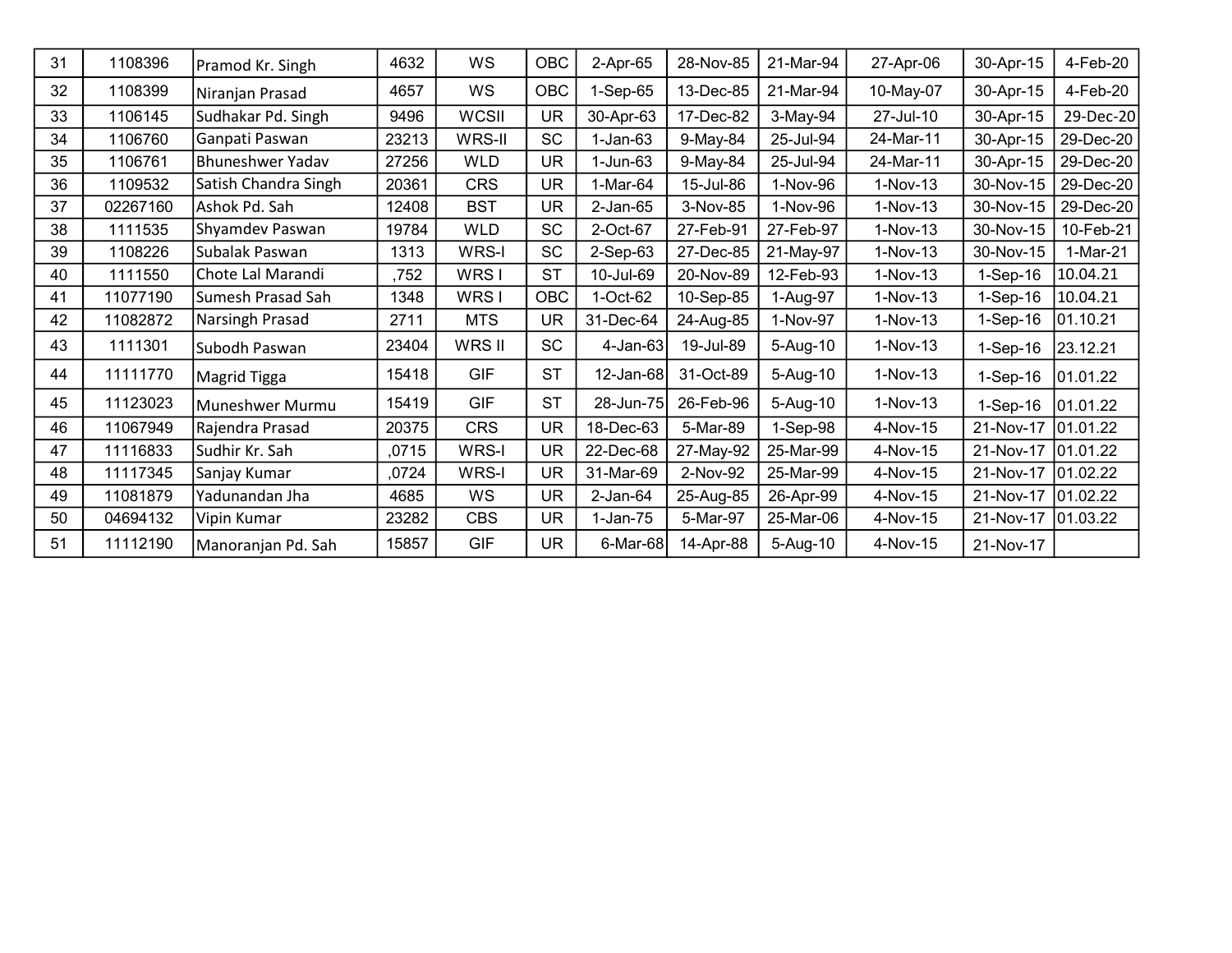|                |                      | तकनीशियन- <i> /</i> गनर की वरीयता सूची |       |            | ैबसम .5200.20200 |            | $\overline{\omega}$ $\overline{c}$ . 2800 |                     | स्वीकृत पद : 159 |                   |
|----------------|----------------------|----------------------------------------|-------|------------|------------------|------------|-------------------------------------------|---------------------|------------------|-------------------|
| SI.No          | <b>EMPNO</b>         | <b>Employee Name</b>                   | T.No  | Shop       | Com              | D.O.B      | D.O.J                                     | Date of<br>Tech III | Date of Tech II  | Date of<br>Tech I |
| $\mathbf{1}$   | 11096410             | Anil Kr. Yadav                         | 23067 | WRS III    | <b>UR</b>        | 8-Aug-65   | 16-Apr-87                                 | 5-Aug-10            | 4-Nov-15         | 21-Nov-17         |
| $\overline{2}$ | 11067834             | Jawahar Sah                            | 15875 | <b>GIF</b> | <b>UR</b>        | $1-Feb-65$ | 9-May-84                                  | 5-Aug-10            | 4-Nov-15         | 21-Nov-17         |
| 3              | 11098107             | Ajay Kumar                             | 23403 | WRS II     | <b>UR</b>        | 11-Apr-67  | 3-Apr-87                                  | 5-Aug-10            | 4-Nov-15         | 21-Nov-17         |
| 4              | 11102214             | Narayan Thakur                         | 17281 | <b>GIF</b> | <b>UR</b>        | 16-Jul-65  | 8-Dec-86                                  | 5-Aug-10            | 4-Nov-15         | 21-Nov-17         |
| 5              | 11102196             | Uma Shanker Prasad                     | 15856 | <b>GIF</b> | <b>UR</b>        | 10-Mar-64  | 4-Jun-87                                  | 5-Aug-10            | 4-Nov-15         | 21-Nov-17         |
| 6              | 11110107             | Mahesh Paswan                          | 23278 | <b>CBS</b> | SC               | 14-Dec-66  | 23-Oct-89                                 | $1-Oct-10$          | 4-Nov-15         | 21-Nov-17         |
| $\overline{7}$ | 11115865             | Vijay Paswan                           | 23312 | WRS II     | <b>SC</b>        | 18-Sep-66  | 27-Feb-91                                 | $1-Oct-10$          | 4-Nov-15         | 21-Nov-17         |
| 8              | 11119056             | Rajesh Kr. Sharma                      | 4520  | WS         | <b>UR</b>        | 31-May-75  | 8-Mar-95                                  | 18-Nov-11           | 4-Nov-15         | 21-Nov-17         |
| 9              | 11105811             | Nand Kishore Yadav                     | 16415 | WRS IV     | <b>UR</b>        | 7-May-66   | 11-Aug-81                                 | 18-Nov-11           | 4-Nov-15         | 21-Nov-17         |
| 10             | 11111366             | Lalit Pd. Sharma                       | 2727  | <b>MTS</b> | <b>UR</b>        | 2-Apr-69   | 15-Feb-88                                 | 18-Nov-11           | 4-Nov-15         | 21-Nov-17         |
| 11             | 11111318             | Rudal Yadav                            | 6152  | <b>BSS</b> | <b>UR</b>        | 20-Aug-70  | 18-Nov-88                                 | 18-Nov-11           | 4-Nov-15         | 21-Nov-17         |
| 12             | 1108934              | Raj Kr. Paswan                         | 12006 | WRS III    | SC               | 15-Jan-64  | 18-Jul-86                                 | 18-Apr-14           | $1-Sep-16$       | 24-Dec-18         |
| 13             | 1111067              | Vijay Kr. Yadav                        | 4630  | WS         | <b>OBC</b>       | 13-Jan-63  | 20-Apr-90                                 | 18-Apr-14           | $1-Sep-16$       | 24-Dec-18         |
| 14             | 1112304              | Dilip Kr. Gupta                        | 23428 | WRS II     | <b>UR</b>        | 1-Jul-65   | 26-Mar-96                                 | 18-Apr-14           | $1-Sep-16$       | 24-Dec-18         |
| 15             | 11125019             | Raj Kumar                              | 12029 | WRS III    | <b>OBC</b>       | 1-Jul-75   | 3-Sep-97                                  | 18-Apr-14           | $1-Sep-16$       | 24-Dec-18         |
| 16             | 1113630              | Rajiv Kr. Mandal                       | 23446 | WRS II     | <b>UR</b>        | 1-Feb-66   | 20-Feb-07                                 | 18-Apr-14           | $1-Sep-16$       | 24-Dec-18         |
| 17             | 1111345              | <b>Ashok Kumar</b>                     | 4673  | WS         | SC               | 10-Jan-64  | 23-Oct-89                                 | 18-Apr-14           | $1-Sep-16$       | 24-Dec-18         |
| 18             | 1111251              | Daya Nand Paswan                       | 4672  | WS         | <b>SC</b>        | 10-Jan-71  | 26-Oct-89                                 | 18-Apr-14           | $1-Sep-16$       | 24-Dec-18         |
| 19             | 11143850             | Balmiki Das                            | 16017 | <b>GIF</b> | <b>SC</b>        | 4-May-78   | 22-May-08                                 | 18-Apr-14           | $1-Sep-16$       | 24-Dec-18         |
| 20             | 1114410              | Jasbir Kumar                           | 2708  | <b>MTS</b> | <b>UR</b>        | 3-Jan-87   | 27-Sep-08                                 | 18-Apr-14           | 1-Sep-16         | 24-Dec-18         |
| 21             | 20085002<br>02000090 | Rakesh Paswan                          | 2709  | <b>MTS</b> | <b>SC</b>        | 2-Dec-72   | 22-Dec-08                                 | 18-Apr-14           | $1-Sep-16$       | 24-Dec-18         |
| 22             | 1111884              | Mahesh Ram                             | 14609 | WCS-I      | <b>UR</b>        | 6-Jul-65   | 28-Feb-94                                 | 18-Apr-14           | $1-Sep-16$       | 24-Dec-18         |
| 23             | 11125354             | Shambhu                                | 4332  | WS         | <b>OBC</b>       | 14-May-78  | 6-Sep-97                                  | 18-Apr-14           | $1-Sep-16$       | 24-Dec-18         |
| 24             | 11096147             | <b>Manohar Das</b>                     | 23487 | WRS II     | SC               | 23-Feb-63  | 19-Jan-87                                 | 18-Apr-14           | $1-Sep-16$       | 24-Dec-18         |
| 25             | 11111008             | <b>Bhola Kumar</b>                     | 11178 | WRS III    | <b>UR</b>        | 25-Mar-68  | 11-Sep-90                                 | 4-Nov-15            | 4-Nov-15         | 30.01.20          |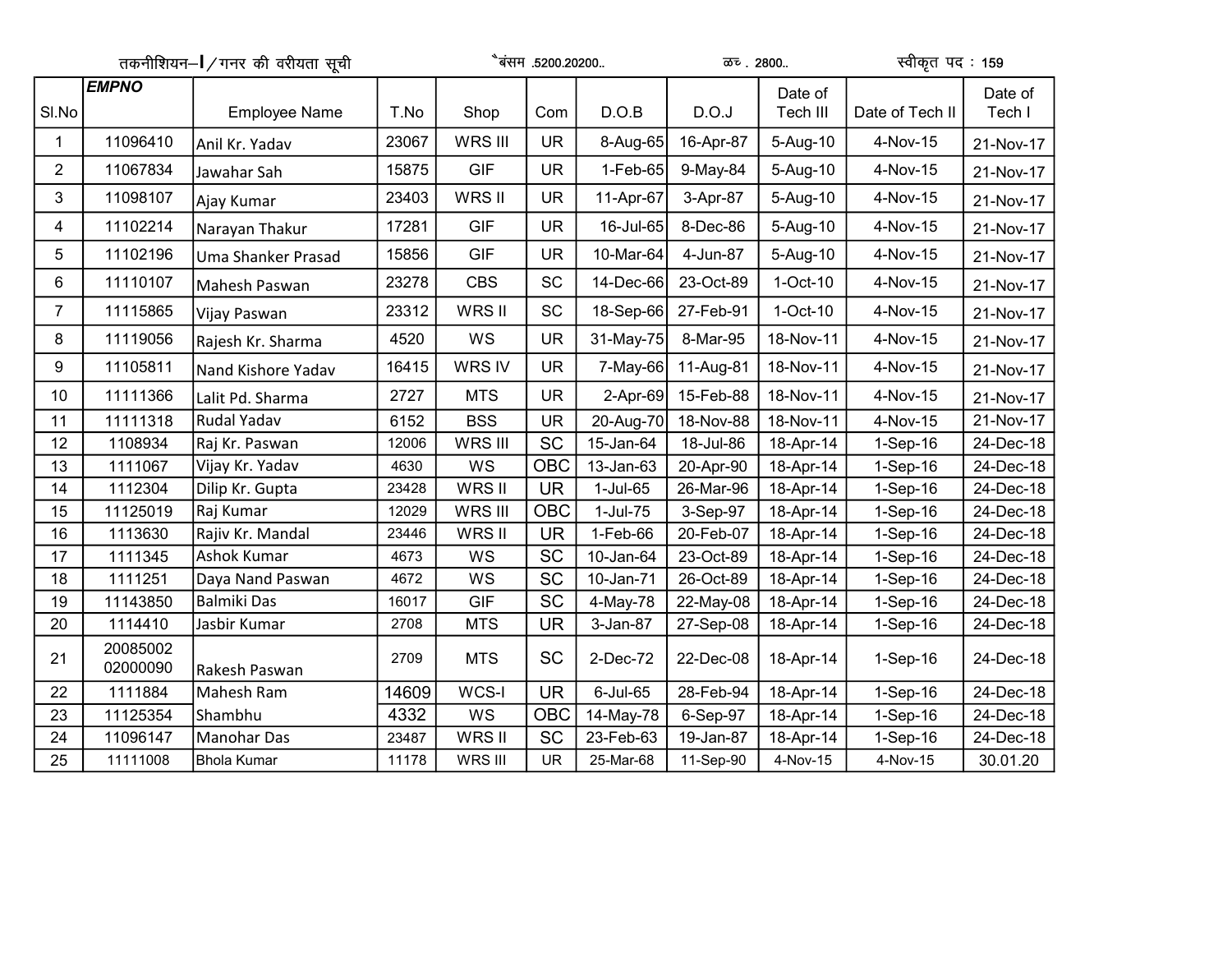|                |              | <b>Tech II Gunner</b> |       |            |            | Scale -5200-20200-- | GP - 2400-- |                            | <b>Post Sanctioned -23</b> |           |
|----------------|--------------|-----------------------|-------|------------|------------|---------------------|-------------|----------------------------|----------------------------|-----------|
| SI-No          | <b>PF-No</b> | Name S/Sri            | T-No  | Shop       | Com        | $D-O-B$             | D-O-A       | Date of<br><b>Tech-III</b> | Date of Tech-II            | अभ्युक्ति |
| 1              | $\mathbf{2}$ | 3                     | 4     | 5          | 6          | 7                   | 8           | 9                          | 10                         | 11        |
|                | J0129446     | Rajesh Kumar          | 23082 | WRS II     | UR         | $1$ -Jan-76         | $2$ -Jun-10 | 21-Sep-17                  | 09-Mar-20                  |           |
| $\overline{2}$ | 11142285     | Jitendra Kumar Hari   | 11342 | WRS-III    | <b>SC</b>  | 5-Jan-78            | 17-Jun-02   | 21-Sep-17                  | 09-Mar-20                  |           |
| 3              | 1130600      | Rajesh Kumar          | 16318 | WRS IV     | UR.        | 8-Oct-78            | 16-Jul-03   | 21-Sep-17                  | 09-Mar-20                  |           |
| 4              | 11130374     | Prajesh Kumar Gajre   | 20014 | <b>CRS</b> | UR         | $1-Mar-63$          | 22-Sep-03   | 21-Sep-17                  | 09-Mar-20                  |           |
| 5              | 11140057     | Sanjay Kumar          | 20001 | <b>CRS</b> | OBC        | 2-Jun-85            | 14-Jan-04   | 21-Sep-17                  | 09-Mar-20                  |           |
| 6              | 11140069     | Shambhu Kumar Pandit  |       | WRS III    | <b>UR</b>  | 1-Jan-74            | 27-Feb-04   | 21-Sep-17                  | 09-Mar-20                  |           |
| 7              | 11140070     | lKishore Kumar        | 11004 | WRS III    | OBC        | 10-Nov-74           | 27-Feb-04   | 21-Sep-17                  | 09-Mar-20                  |           |
| 8              | 11140145     | Shekhar Mishra        |       | WRS III    | UR         | 10-Nov-74           | 27-Feb-04   | 21-Sep-17                  | 09-Mar-20                  |           |
| 9              | 50211125664  | Dilip Hari            | 10728 | WRS-III    | SC         | 15-03-74            | 13-11-97    | 21-09-17                   | 26.11.21                   |           |
| 10             | 50211140811  | Ranjit Kumar          | 9504  | WCS-II     | <b>OBC</b> | 12-02-79            | 11-05-04    | 21-09-17                   | 26.11.21                   |           |
| 11             | 50211141025  | Ajay Kr. Gupta        | 1312  | WRS-I      | <b>OBC</b> | 11-11-81            | 08-04-05    | 21-09-17                   | 26.11.21                   |           |
| 12             | 50211141189  | Shambhu Kr. Das       | 1311  | WRS-I      | SC         | 04-06-78            | 27-06-05    | 21-09-17                   | 26.11.21                   |           |
| 13             | 50211141591  | Kundan Paswan         | 14798 | WCS-I      | <b>SC</b>  | 01-11-82            | 01-10-05    | 21-06-17                   | 26.11.21                   |           |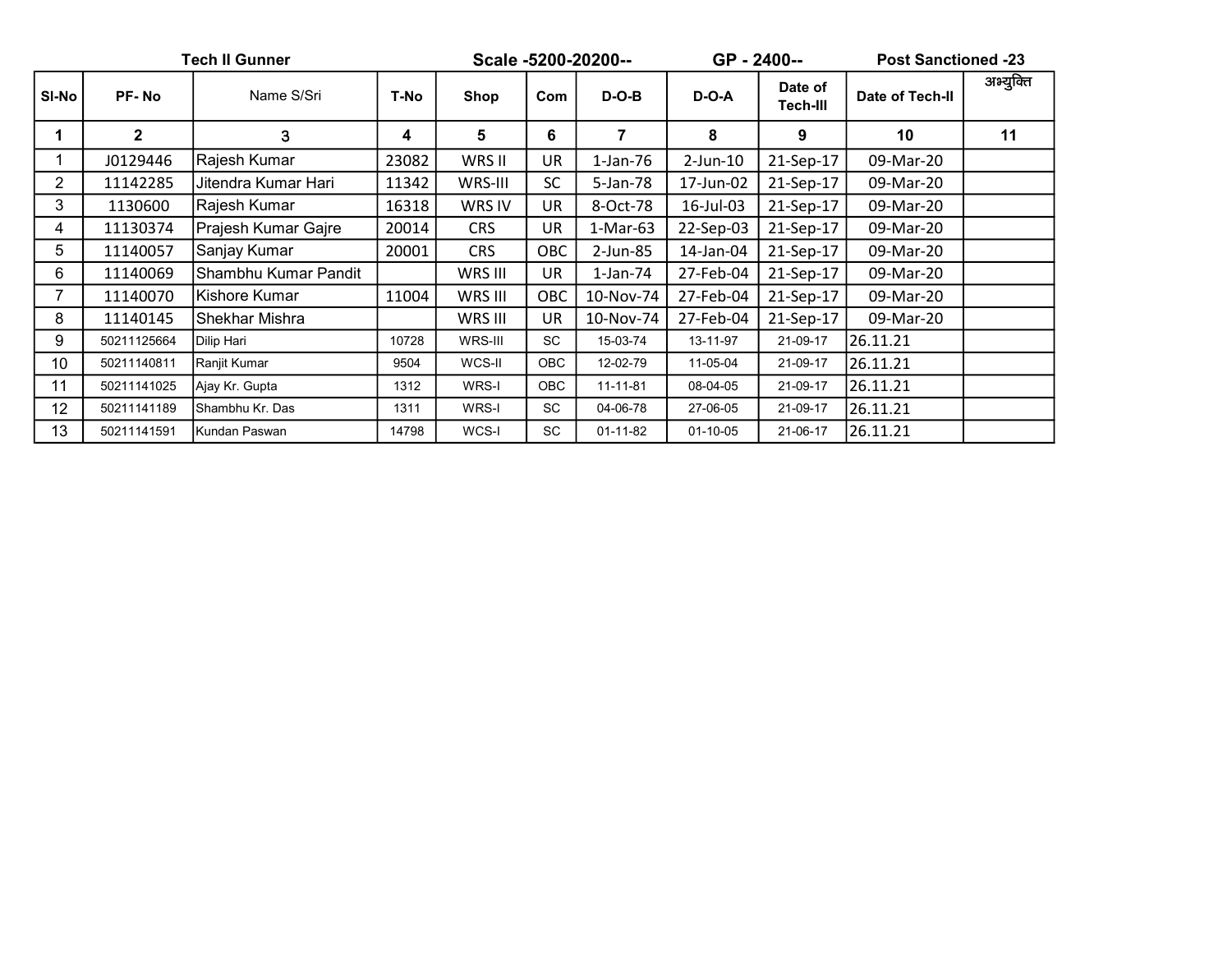|                 |                | <b>Tech III Gunner</b> |        | Scale -5200-20200/-<br>GP - 1900/- Lavl-2 |                 | <b>Post Sanctioned -41</b> |                                |                |                                                                        |  |
|-----------------|----------------|------------------------|--------|-------------------------------------------|-----------------|----------------------------|--------------------------------|----------------|------------------------------------------------------------------------|--|
| SI No.          | <b>EMP No.</b> | <b>Employee Name</b>   | T. No. | <b>Shop</b>                               | Comm-l<br>unity | Date of Birth              | Date of Apptt.   Date of Tech. | Ш              | <b>Remarks</b>                                                         |  |
| $\mathbf{1}$    | 50211140770    | Shatrudhan Kumar       | 3272   | <b>HIW</b>                                | SC              | 20-03-77                   | 03-06-04                       | 11-11-20       |                                                                        |  |
| $\overline{c}$  | 50211150610    | Gouri Devi             | 3203   | <b>HIW</b>                                | <b>UR</b>       | 14-03-74                   | 14-01-10                       | 11-11-20       | Comp. Apptt.                                                           |  |
| $\mathfrak{S}$  | 50229800121    | Prashant Kumar         | 0      | <b>IRIMEE</b>                             | SC              | 31-07-81                   | 04-03-16                       | 11-11-20       | Comp. Apptt.                                                           |  |
| $\overline{4}$  | 39507AE0180    | Akhilesh Kumar         | 2880   | <b>MTS</b>                                | OBC             | $01 - 03 - 87$             | 01-07-07                       | 11-11-20       | Mutual came from<br>Malda in place of<br>Profulla Mandal,<br>2862, MTS |  |
| 5               | 03829800341    | Sanjay Kr. Thakur      | 23028  | WRS-II                                    | OBC             | 04-01-74                   | 09-08-17                       | 11-11-20       | Comp. Apptt.                                                           |  |
| 6               | 27313410313    | Baijnath Tudu          | 2881   | <b>MTS</b>                                | ST              | 01-01-91                   | 12-05-13                       | $11 - 11 - 20$ | Mutual came from<br>GMO in place of<br>Mahendra Prasad,<br>2862, MTS   |  |
| $\overline{7}$  | 03829800639    | Ravish Kumar           | 2840   | <b>MTS</b>                                | OBC             | 14-04-92                   | 09-03-18                       | 11-11-20       | Comp. Apptt.                                                           |  |
| 8               | 03829800733    | Ram Niwas Patel        | 2901   | <b>MTS</b>                                | OBC             | 02-02-95                   | 09-05-18                       | 11-11-20       | <b>RRC/KKK</b>                                                         |  |
| 9               | 50320040122    | <b>Prashant Kumar</b>  | 20262  | <b>CRS</b>                                | OBC             | 01-04-82                   | 16-09-04                       | 11-11-20       | Own Request came<br>from Ambala on<br>07.06.2018                       |  |
| 10              | 03829800800    | Himanshu Kumar         | 23115  | <b>CBS</b>                                | OBC             | 10-05-82                   | 11-06-18                       | 11-11-20       | <b>RRC/KKK</b>                                                         |  |
| 11              | 03829800815    | Ram Prawesh Rawat      | 16035  | GIF                                       | OBC             | $01-02-85$                 | 11-06-18                       | 11-11-20       | <b>RRC/KKK</b>                                                         |  |
| 12              | 03829800809    | Manoj Kumar            | 27827  | <b>WLD</b>                                | <b>OBC</b>      | 01-06-86                   | 11-06-18                       | 11-11-20       | <b>RRC/KKK</b>                                                         |  |
| 13              | 03829800802    | Miku Kr. Nirala        | 23143  | CBS                                       | OBC             | 12-02-88                   | 11-06-18                       | 11-11-20       | <b>RRC/KKK</b>                                                         |  |
| $\overline{14}$ | 03829800812    | Naresh Kumar           | 2869   | <b>MTS</b>                                | OBC             | 03-01-90                   | 11-06-18                       | 11-11-20       | <b>RRC/KKK</b>                                                         |  |
| 15              | 03829800794    | Ram Naresh Prasad      | 4629   | W <sub>S</sub>                            | OBC             | 08-02-92                   | 11-06-18                       | 11-11-20       | RRC/KKK                                                                |  |
| 16              | 03829800829    | Vikash Kumar           | 0      | $\overline{PD}$                           | SC              | $01-01-88$                 | 14-06-18                       | 11-11-20       | Comp. Apptt.                                                           |  |
| 17              | 03829800828    | Manish Kr. Jha         | 0      | <b>Central Record</b>                     | <b>UR</b>       | 20-12-88                   | 14-06-18                       | 11-11-20       | Comp. Apptt.                                                           |  |
| 18              | 241IA130034    | Birju Kumar            | 20105  | <b>CRS</b>                                | <b>OBC</b>      | $01-01-93$                 | 24-04-13                       | 11-11-20       | Own request came<br>from Secundrabad<br>on 29.06.2018                  |  |
| 19              | 03829800861    | Munna Paswan           | 23360  | CBS                                       | $\overline{SC}$ | $03-02-82$                 | $10-07-18$                     | 11-11-20       | RRC/KKK                                                                |  |
| 20              | 03829800858    | Bivishan Kumar         | 4637   | WS                                        | OBC             | 02-01-89                   | 10-07-18                       | 11-11-20       | <b>RRC/KKK</b>                                                         |  |
| 21              | 03829800836    | Shivendu Kumar         | 27833  | <b>WLD</b>                                | OBC             | 17-02-90                   | $10-07-18$                     | 11-11-20       | RRC/KKK                                                                |  |
| 22              | 03829800863    | Sunil Kumar            | 23235  | WRS-II                                    | OBC             | 14-02-92                   | 10-07-18                       | 11-11-20       | RRC/KKK                                                                |  |
| 23              | 03829800862    | Krishna Kr. Kundan     | 23362  | <b>CBS</b>                                | OBC             | 24-03-94                   | 10-07-18                       | 11-11-20       | RRC/KKK                                                                |  |
| 24              | 03829800873    | Sentu Kumar            | 0      | Dy. CME (Mfg.)                            | <b>OBC</b>      | 28-12-83                   | 13-07-18                       | 11-11-20       | Comp. Apptt.                                                           |  |
| 25              | 03829800879    | Rajiv Ranjan Kumar     | 9532   | WCS-II                                    | OBC             | 06-02-82                   | 03-08-18                       | 11-11-20       | <b>RRC/KKK</b>                                                         |  |
| 26              | 03829800876    | Raghwendra Kumar       | 9528   | WCS-II                                    | OBC             | 04-04-82                   | 03-08-18                       | 11-11-20       | <b>RRC/KKK</b>                                                         |  |
| 27              | 03829800921    | Raju Kumar             | 27891  | <b>WLD</b>                                | OBC             | 01-01-85                   | 03-08-18                       | 11-11-20       | <b>RRC/KKK</b>                                                         |  |
| 28              | 03829800936    | Avinash Kumar          | 0      | <b>EDP Center</b>                         | OBC             | 05-07-87                   | 03-08-18                       | 11-11-20       | <b>RRC/KKK</b>                                                         |  |
| 29              | 03829800912    | Suraj Kumar            | 16070  | GIF                                       | OBC             | 20-04-88                   | 03-08-18                       | 11-11-20       | <b>RRC/KKK</b>                                                         |  |
| 30              | 50205634908    | Sanket Kumar           | 2885   | <b>MTS</b>                                | UR              | 05-02-92                   | 01-08-17                       | 11-11-20       | Mutual came in<br>place of Dipak<br>Mridha, MTS                        |  |
| 31              | 03829800910    | Madan Kumar            | 16068  | GIF                                       | OBC             | 10-02-94                   | 03-08-18                       | 11-11-20       | <b>RRC/KKK</b>                                                         |  |
| 32              | 03829800916    | Vijay Kumar            | 14664  | WCS-I                                     | OBC             | $28-02-94$                 | 03-08-18                       | 11-11-20       | <b>RRC/KKK</b>                                                         |  |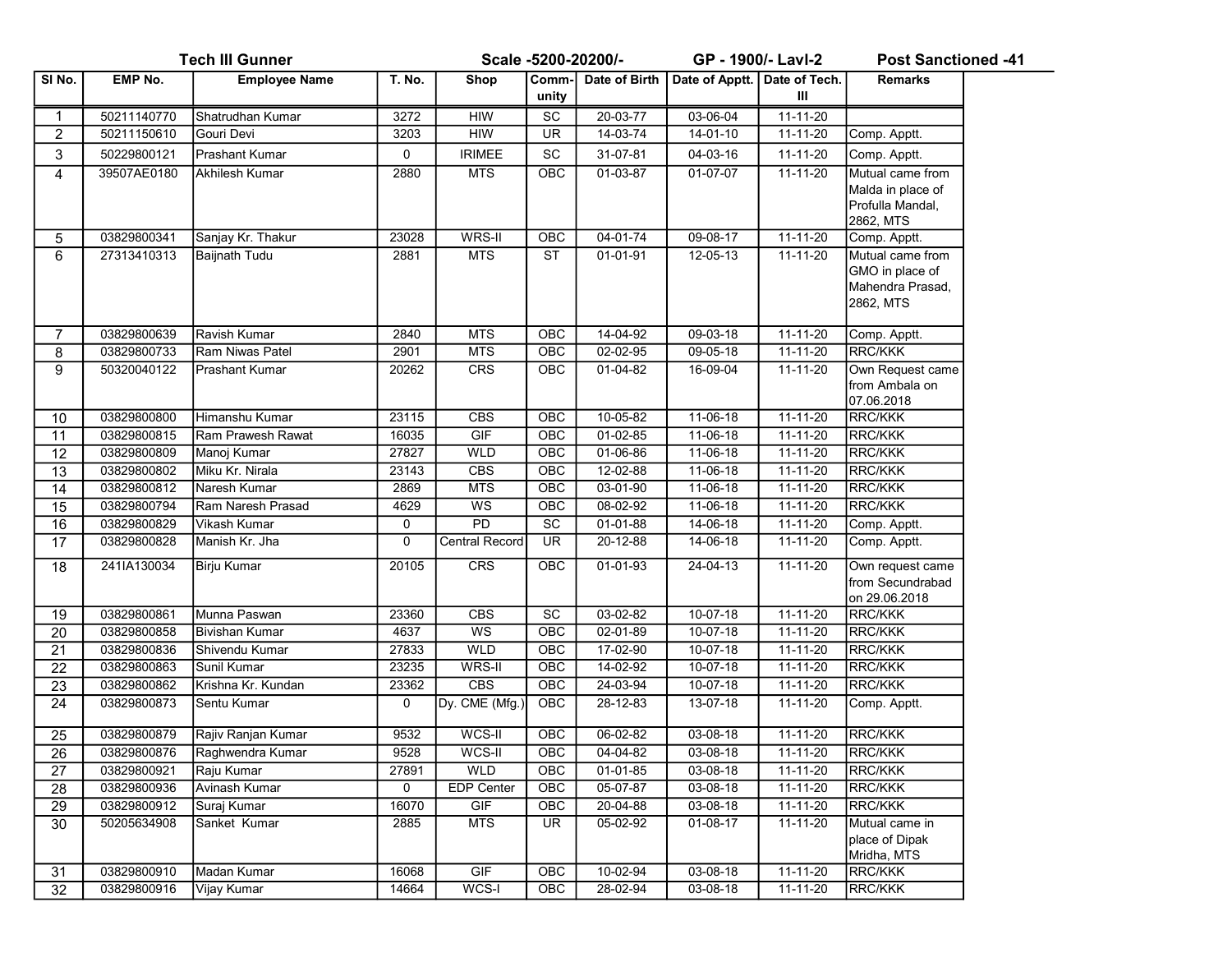| 33              | 50714203180 | Vidhya Bhushan Kumar | 16019       | <b>GIF</b>            | OBC                    | 15-01-89       | 27-12-14       | 11-11-20       | Mutual came from<br>Samatipur in place<br>of Jyoti Kumari, GIF                           |
|-----------------|-------------|----------------------|-------------|-----------------------|------------------------|----------------|----------------|----------------|------------------------------------------------------------------------------------------|
| 34              | 03829800914 | Shreekant Kr. Das    | 16072       | GIF                   | $\overline{SC}$        | 04-03-95       | $03 - 08 - 18$ | $11 - 11 - 20$ | <b>RRC/KKK</b>                                                                           |
| 35              | 03829801013 | Dharmendra Kumar     | 3202        | <b>HIW</b>            | OBC                    | 16-06-78       | 14-08-18       | $11 - 11 - 20$ | Comp. Apptt.                                                                             |
| 36              | 03829801015 | <b>Bharti Kumari</b> | 3212        | <b>HIW</b>            | OBC                    | $02 - 02 - 96$ | 14-08-18       | 11-11-20       | Comp. Apptt.                                                                             |
| 37              | 12221403399 | Divas Chandra Singh  | 27657       | <b>WLD</b>            | OBC                    | 29-01-89       | 16-10-14       | 11-11-20       | Mutual came from<br>Katihar in place of<br>Rahul Chandra Roy                             |
| 38              | 03829801052 | <b>Shekhar Kumar</b> | 0           | <b>IRIMEE</b>         | OBC                    | 05-02-88       | 18-09-18       | $11 - 11 - 20$ | Comp. Apptt.                                                                             |
| 39              | 03829801057 | Ranjit Kumar         | $\mathbf 0$ | P. Branch             | OBC                    | $05-01-85$     | 27-09-18       | $11 - 11 - 20$ | Comp. Apptt.                                                                             |
| 40              | 128NP204682 | Yadunandan Bharti    | 27169       | <b>WLD</b>            | OBC                    | 29-08-81       | 28-02-13       | $11 - 11 - 20$ | Own request came<br>from NBQS on<br>21.10.2018                                           |
| 41              | 03829801064 | Sanjay Kumar         | 0           | <b>Central Record</b> | OBC                    | 27-02-87       | $09-11-18$     | $11 - 11 - 20$ | Comp. Apptt.                                                                             |
| 42              | 503T0336710 | Amit Kumar           | 2878        | <b>MTS</b>            | OBC                    | 05-03-88       | $06 - 06 - 13$ | $11 - 11 - 20$ | Own request came<br>from LKO on<br>07.12.2018                                            |
| 43              | 50343309188 | Ajay Kumar           | 20024       | CRS                   | SC                     | 10-07-89       | 29-05-13       | 11-11-20       | Own request came<br>from LKO on<br>24.12.2018                                            |
| 44              | 27313402456 | <b>Uttam Kumar</b>   | 2879        | <b>MTS</b>            | SC                     | 04-04-89       | 12-05-13       | 11-11-20       | Own request came<br>from Dhanbad on<br>04.01.2019                                        |
| 45              | 50373267871 | Rakesh Kumar         | 23216       | WRS-II                | OBC                    | $30 - 10 - 85$ | 24-05-13       | 11-11-20       | Own request came<br>from LKO on<br>25.01.2019                                            |
| 46              | 03829801132 | Rakesh Kumar         | 9545        | WCS-II                | OBC                    | 10-03-86       | 24-05-19       | $11 - 11 - 20$ | Comp. Apptt.                                                                             |
| 47              | 03829801124 | <b>Prabhat Kumar</b> | 2882        | <b>MTS</b>            | $\overline{SC}$        | 20-03-93       | 24-05-19       | 11-11-20       | Comp. Apptt.                                                                             |
| 48              | 03829801130 | Prem Sagar           | 23418       | <b>CBS</b>            | SC                     | $10 - 12 - 98$ | 24-05-19       | $11 - 11 - 20$ | Comp. Apptt.                                                                             |
| 49              | 50714203032 | Ravi Shankar Prasad  | 10739       | WRS-III               | $\overline{\text{UR}}$ | 10-02-87       | $06 - 12 - 14$ | 11-11-20       | Mutual came from<br>LLH in place of<br>Debraj Dey                                        |
| 50              | 03829801140 | Niraj Kr. Sharma     | 27227       | <b>WLD</b>            | OBC                    | 16-02-95       | 13-06-19       | $11 - 11 - 20$ | RRC/KKK                                                                                  |
| 51              | 03829801146 | Sunil Kr. Murmu      | 23032       | <b>CBS</b>            | $\overline{\text{ST}}$ | 12-01-99       | 03-07-19       | 11-11-20       | Comp. Apptt.                                                                             |
| 52              | 51200017866 | Shiv Shankar Kumar   | 13957       | $\overline{TTS}$      | OBC                    | 16-02-88       | $14-01-13$     | $11 - 11 - 20$ | Own Request came<br>from DLW/BSB on<br>17.09.2019                                        |
| 53              | 03829801215 | Abhinav Kumar        | 2894        | <b>MTS</b>            | OBC                    | 12-07-96       | 19-09-19       | 11-11-20       | Comp. Apptt.                                                                             |
| $\overline{54}$ | 03829801219 | <b>Bharti Kumari</b> | 20070       | CRS                   | OBC                    | 15-10-98       | 19-09-19       | $11 - 11 - 20$ | Comp. Apptt.                                                                             |
| 55              | 50881801054 | ∣Mukesh Kumar        | 0           | <b>HIW</b>            | OBC                    | 05-02-94       | 29-11-14       | 11-11-20       | <b>Physically</b><br>Handicapped (OH).<br>Own request came<br>from Okha on<br>15.10.2019 |
| 56              | 427ZK130074 | Mahesh Kumar         | 11905       | WRS-III               | OBC                    | 02-02-88       | $21 - 05 - 13$ | $11 - 11 - 20$ | Own request came<br>from UBLS<br>17.10.2019                                              |